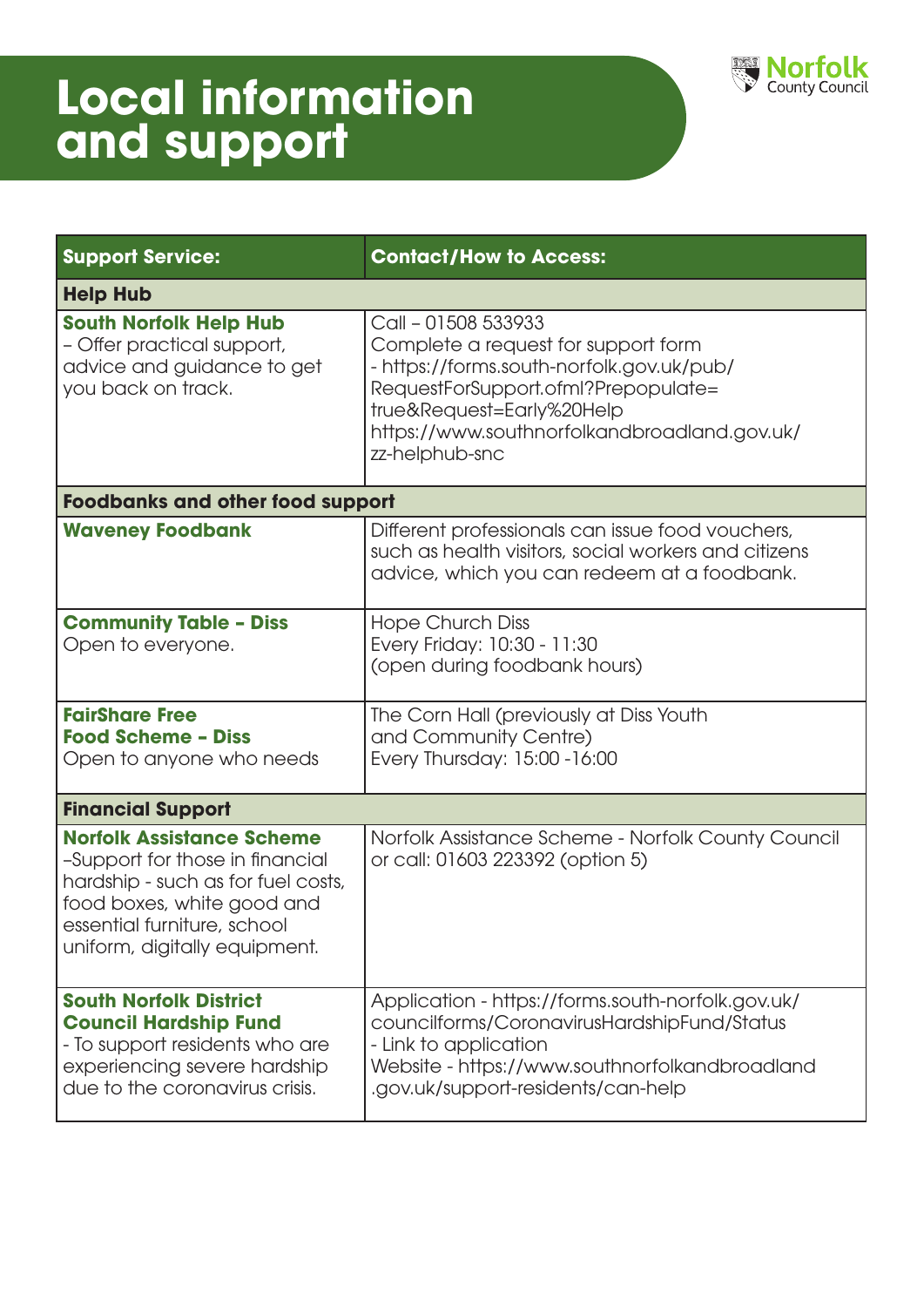

| <b>Support Service:</b>                                                                                    | <b>Contact/How to Access:</b>                                                                                                                                              |  |
|------------------------------------------------------------------------------------------------------------|----------------------------------------------------------------------------------------------------------------------------------------------------------------------------|--|
| <b>Citizens Advice Norfolk</b><br>- Advice including on benefits,<br>tax credits and debt                  | Advice line - 0800 144 88 48<br>https://www.ncab.org.uk/i-need-help-2                                                                                                      |  |
| <b>StepChange</b><br>- Free independent debt<br>advice, online or via telephone                            | www.stepchange.org<br>0800 139 1111<br>(Mon-Fri 8am-8pm, Sat 8am - 4pm)                                                                                                    |  |
| <b>Turn2Us</b><br>- Online grant and<br>benefit search                                                     | https://www.turn2us.org.uk/Get-Support                                                                                                                                     |  |
| <b>Housing and Homelessness</b>                                                                            |                                                                                                                                                                            |  |
| <b>South Norfolk District</b><br><b>Council Housing</b>                                                    | 01508 533701<br>https://www.southnorfolkandbroadland.gov.uk/<br>housing                                                                                                    |  |
| <b>Shelter</b><br>- Independent advice and<br>support on housing and<br>homelessness                       | Urgent helpline - 0808 800 4444 (8am - 8pm<br>weekdays, 9am - 5pm weekends)<br>https://england.shelter.org.uk                                                              |  |
| <b>Health /Mental Health support contacts:</b>                                                             |                                                                                                                                                                            |  |
| <b>Urgent Care and Emergency</b>                                                                           | Call 999 in a life or limb threatening emergency<br>Call NHS 111 for emergency information and help<br>Find Accident and emergency services services<br>- NHS (www.nhs.uk) |  |
| <b>Find a dentist</b>                                                                                      | https://www.nhs.uk/service-search/find-a-dentist                                                                                                                           |  |
| <b>Find a doctor</b>                                                                                       | www.nhs.uk/service-search/find-a-GP                                                                                                                                        |  |
| <b>Just One Norfolk</b><br>- Children and Young People's<br>Health Support.                                | Just One Number-0300 300 0123<br>www.justonenorfolk.nhs.uk                                                                                                                 |  |
| <b>Chat Health</b><br>- Confidential text messaging<br>service with NHS nursing team<br>for 11-19 yr olds. | Text: 07480 635060<br>Reply within 24 hrs from an NHS nurse between<br>9am-5pm Mon- Fri (except bank holidays).                                                            |  |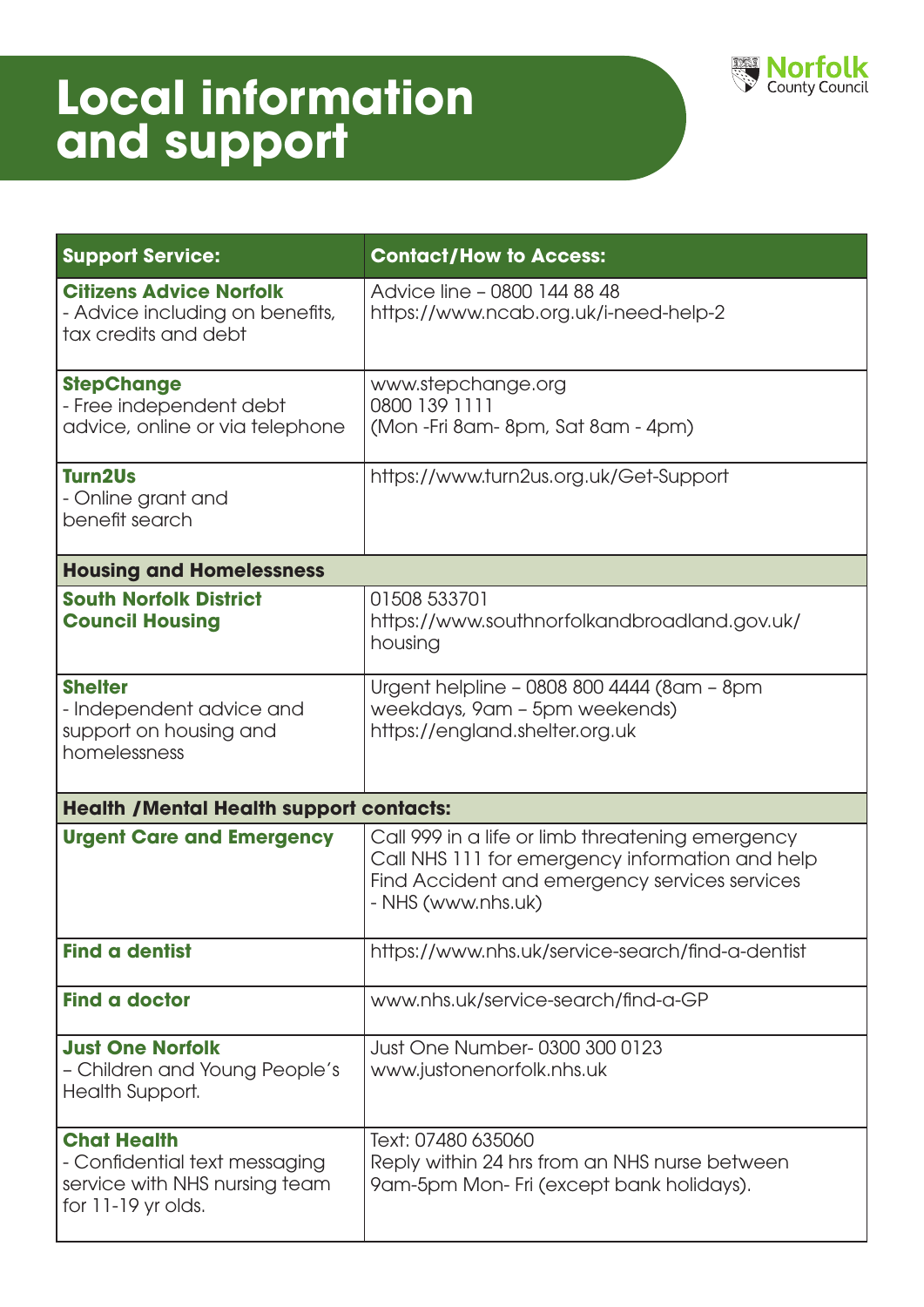

| <b>Support Service:</b>                                                                                                                         | <b>Contact/How to Access:</b>                                                                                                                                                               |  |
|-------------------------------------------------------------------------------------------------------------------------------------------------|---------------------------------------------------------------------------------------------------------------------------------------------------------------------------------------------|--|
| <b>KOOTH</b><br>- Online mental wellbeing<br>community for young people                                                                         | www.kooth.com                                                                                                                                                                               |  |
| <b>MIND</b><br>- Offer mental health services                                                                                                   | www.norfolkandwaveneymind.org.uk                                                                                                                                                            |  |
| <b>Norfolk &amp; Waveney</b><br><b>Wellbeing Service</b><br>- Offer help and support to<br>improve wellbeing, stress, low<br>mood and anxiety.  | www.wellbeingnands.co.uk<br>16+ can self-refer online or by calling:<br>0300 123 1503-lines open 9am-5pm                                                                                    |  |
| <b>Samaritans</b>                                                                                                                               | Free phone: 116123<br>www.samaritans.org/branches/norwich/                                                                                                                                  |  |
| <b>Norfolk First Response</b><br>24/7 Mental Health Support Line                                                                                | 0808 196 3494<br>https://www.nsft.nhs.uk/first-response/                                                                                                                                    |  |
| <b>Better Together Norfolk</b><br>- Supporting Adults with<br>Social Isolation                                                                  | https://www.bettertogethernorfolk.org.uk/<br>referral-information/                                                                                                                          |  |
| <b>Active Norfolk</b><br>- Staying active and<br>healthy at home                                                                                | www.activenorfolk.org/activeathome                                                                                                                                                          |  |
| <b>Safeguarding and Domestic Abuse</b>                                                                                                          |                                                                                                                                                                                             |  |
| <b>Leeway Domestic</b><br><b>Abuse Service</b>                                                                                                  | https://www.leewaysupport.org/<br>Email: adviceandsupport@leewaynwa.org.uk<br>Telephone: 0300 561 0077                                                                                      |  |
| <b>Norfolk County Council</b><br>- Children's Advice and Duty<br>Service (CADS), and Multi<br><b>Agency Safeguarding Hub -</b><br><b>Adults</b> | Public line - 0344 800 8020<br>Young Person's CADS line - call 0344 800 8029<br>or text 07480 635060                                                                                        |  |
| <b>NSPCC</b><br>- for concerns about a child                                                                                                    | Adults concerned about a child - 0808 800 5000<br>(Mon-Fri 1am - 10pm, Weekends 9am - 6pm)<br>Childline - 0800 111 (Mon - Fri 7.30am 3.30 am,<br>Weekends 9am - 3.30am)<br>www.nspcc.org.uk |  |